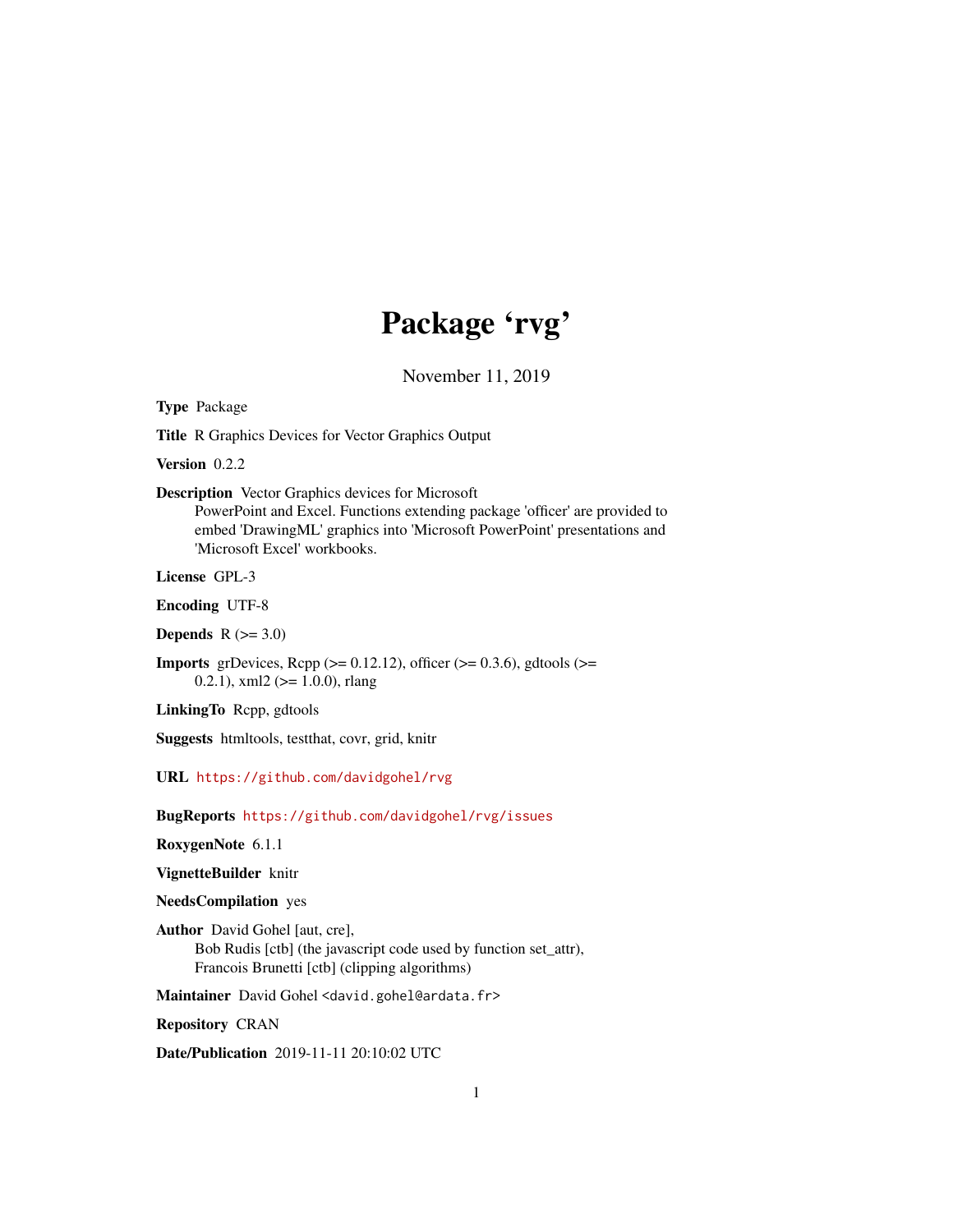## <span id="page-1-0"></span>R topics documented:

| Index |  |  |  |  |  |  |  |  |  |  |  |  |  |  |  |  |  | 10 |
|-------|--|--|--|--|--|--|--|--|--|--|--|--|--|--|--|--|--|----|
|       |  |  |  |  |  |  |  |  |  |  |  |  |  |  |  |  |  |    |
|       |  |  |  |  |  |  |  |  |  |  |  |  |  |  |  |  |  |    |
|       |  |  |  |  |  |  |  |  |  |  |  |  |  |  |  |  |  |    |
|       |  |  |  |  |  |  |  |  |  |  |  |  |  |  |  |  |  |    |
|       |  |  |  |  |  |  |  |  |  |  |  |  |  |  |  |  |  |    |
|       |  |  |  |  |  |  |  |  |  |  |  |  |  |  |  |  |  |    |
|       |  |  |  |  |  |  |  |  |  |  |  |  |  |  |  |  |  |    |
|       |  |  |  |  |  |  |  |  |  |  |  |  |  |  |  |  |  |    |

body\_add\_vg *add a plot output as vector graphics into a Word object*

#### Description

produces a vector graphics output from R plot instructions and add the result in an Word document object produced by [read\\_docx](#page-0-0).

#### Usage

body\_add\_vg(x, code, pos = "after",  $\dots$ )

#### Arguments

| X                       | an rdocx object produced by officer:: read_docx                                         |
|-------------------------|-----------------------------------------------------------------------------------------|
| code                    | plot instructions                                                                       |
| pos                     | where to add the new element relative to the cursor, one of "after", "before",<br>"on". |
| $\cdot$ $\cdot$ $\cdot$ | arguments passed on to dml_docx.                                                        |

#### Note

The function is maintained but using it should be avoided: Word text boxes, the elements used to put text in a graphic, are adding extra space on top and bottom of the shape. As there is no clear rule available to handle that, it makes impossible to compute what should be the exact position of a text. This can affect the whole rendering of the graphic.

The function should then be considered as a failed experience. An alternative is to use EMF format, this will not allow editing the graphic but the display is made as vector graphic.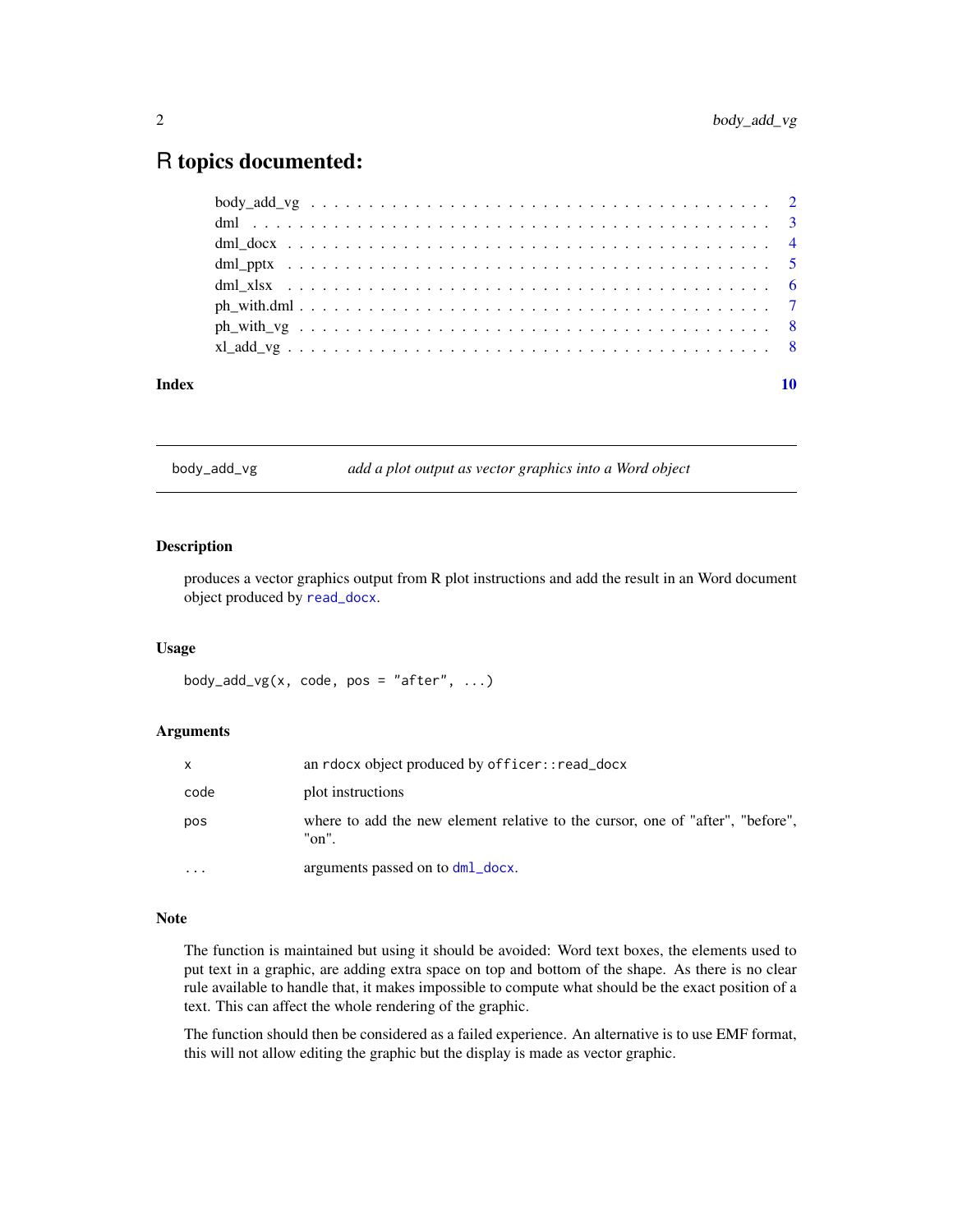<span id="page-2-0"></span>dml 3

#### Examples

```
library(officer)
x \le - read_docx()
x \le -\text{body\_add\_vg}(x, \text{code = barplot}(1:5, \text{col = 2:6}) )print(x, target = "vg.docx")
```
<span id="page-2-1"></span>

dml *Wrap plot instructions for DrawingML plotting in Powerpoint*

#### Description

A simple wrapper to mark the plot instructions as Vector Graphics instructions. It produces an object of class 'dml' with a corresponding method [ph\\_with](#page-0-0).

The function enable usage of any R plot with argument code and with ggplot objects with argument ggobj.

#### Usage

```
dml(code, ggobj = NULL, bg = "white", fonts = list(),pointsize = 12, editable = TRUE, ...)
```
#### Arguments

| code                           | plotting instructions                                                                    |
|--------------------------------|------------------------------------------------------------------------------------------|
| ggobj                          | ggplot object to print. argument code will be ignored if this argument is sup-<br>plied. |
| bg, fonts, pointsize, editable |                                                                                          |
|                                | Parameters passed to dml_pptx                                                            |
| $\ddotsc$                      | unused arguments                                                                         |

#### See Also

[ph\\_with.dml](#page-6-1)

#### Examples

```
anyplot = dml(code = barplot(1:5, col = 2:6), bg = "wheat")
```

```
library(officer)
doc <- read_pptx()
doc <- add_slide(doc, "Title and Content", "Office Theme")
doc <- ph_with(doc, anyplot, location = ph_location_fullsize())
fileout <- tempfile(fileext = ".pptx")
# fileout <- "vg.pptx"
print(doc, target = fileout)
```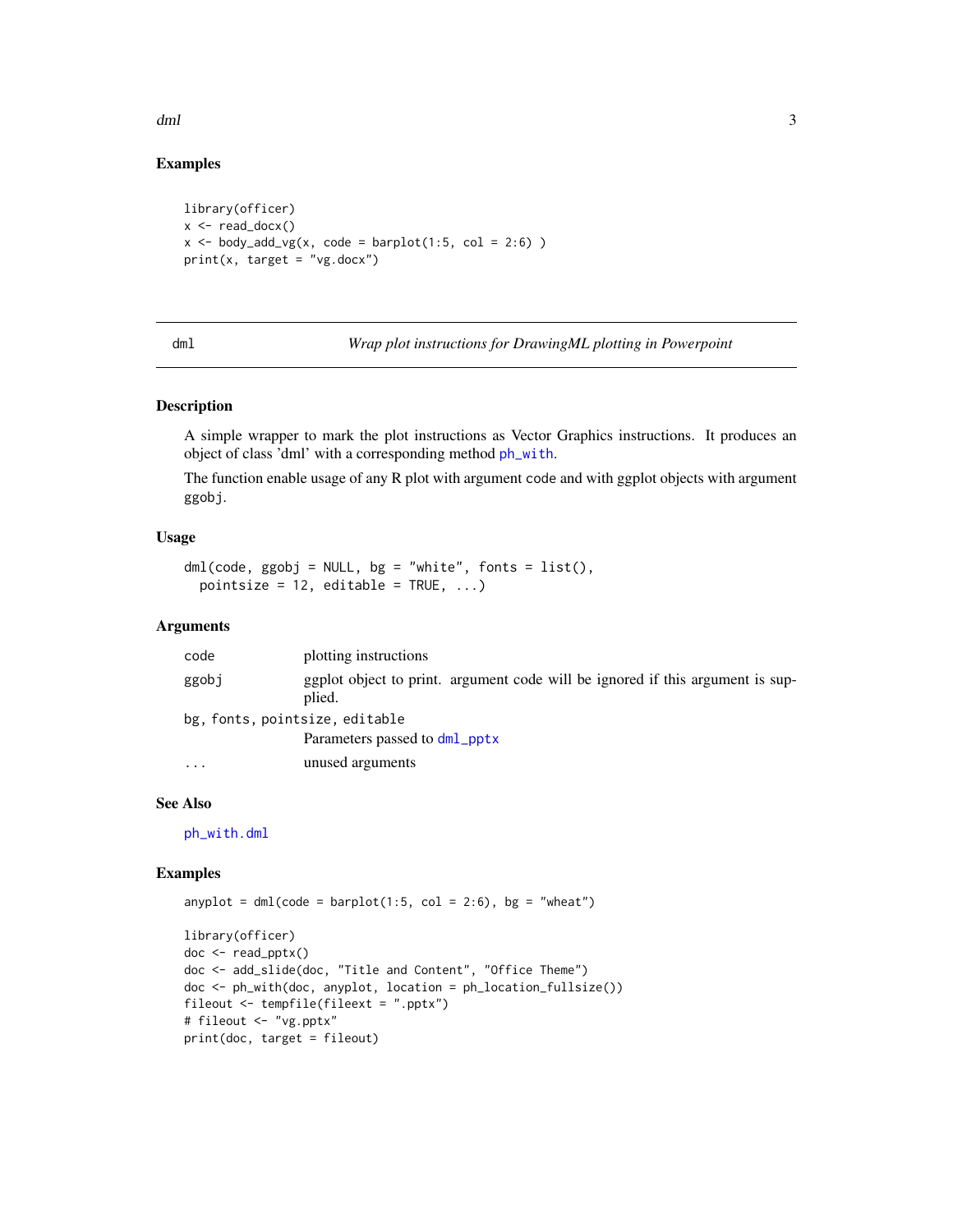<span id="page-3-1"></span><span id="page-3-0"></span>

#### Description

Graphics devices for Microsoft Word DrawingML format.

#### Usage

```
dml_docx(file = "Rplots.dml", width = 6, height = 6, bg = "white",
  fonts = list(), pointsize = 12, editable = TRUE, id = 1L,
 last_rel_id = 1L, raster_prefix = "raster_", standalone = TRUE)
```
#### Arguments

| file          | Drawing ML file.                                                                                                                                                                                            |
|---------------|-------------------------------------------------------------------------------------------------------------------------------------------------------------------------------------------------------------|
| height, width | Height and width in inches.                                                                                                                                                                                 |
| bg            | Default background color for the plot (defaults to "white").                                                                                                                                                |
| fonts         | Named list of font names to be aliased with fonts installed on your system. If<br>unspecified, the R default families sans, serif, mono and symbol are aliased to<br>the family returned by match_family(). |
| pointsize     | default point size.                                                                                                                                                                                         |
| editable      | should vector graphics elements (points, text, etc.) be editable.                                                                                                                                           |
| id            | specifies a unique identifier (integer) within the document that will contain the<br>DrawingML instructions.                                                                                                |
| last_rel_id   | specifies the last unique identifier (integer) within relationship file that will be<br>used to reference embedded raster images if any.                                                                    |
| raster_prefix | string value used as prefix for png files produced when raster objects are printed<br>on the graphical device.                                                                                              |
| standalone    | produce a standalone drawingml file? If FALSE, omits xml header and names-<br>paces.                                                                                                                        |

#### Note

Text rendering is not optimal, this device should not be considered as a valid R graphical device.

The DrawingML implementation for 'Microsoft Word' is different from standard DrawingML particulary with text boxes. The major point is that the exact size and position of text boxes cannot be exactly defined regarding to text widths and heights.

Autofit option has been set as a workaround, this moves text slightly on the produced graphic when edited in 'Microsoft Word' but this makes sure the text can be read.

This function is deprecated and should not be used as it will be removed in version > 0.1.9.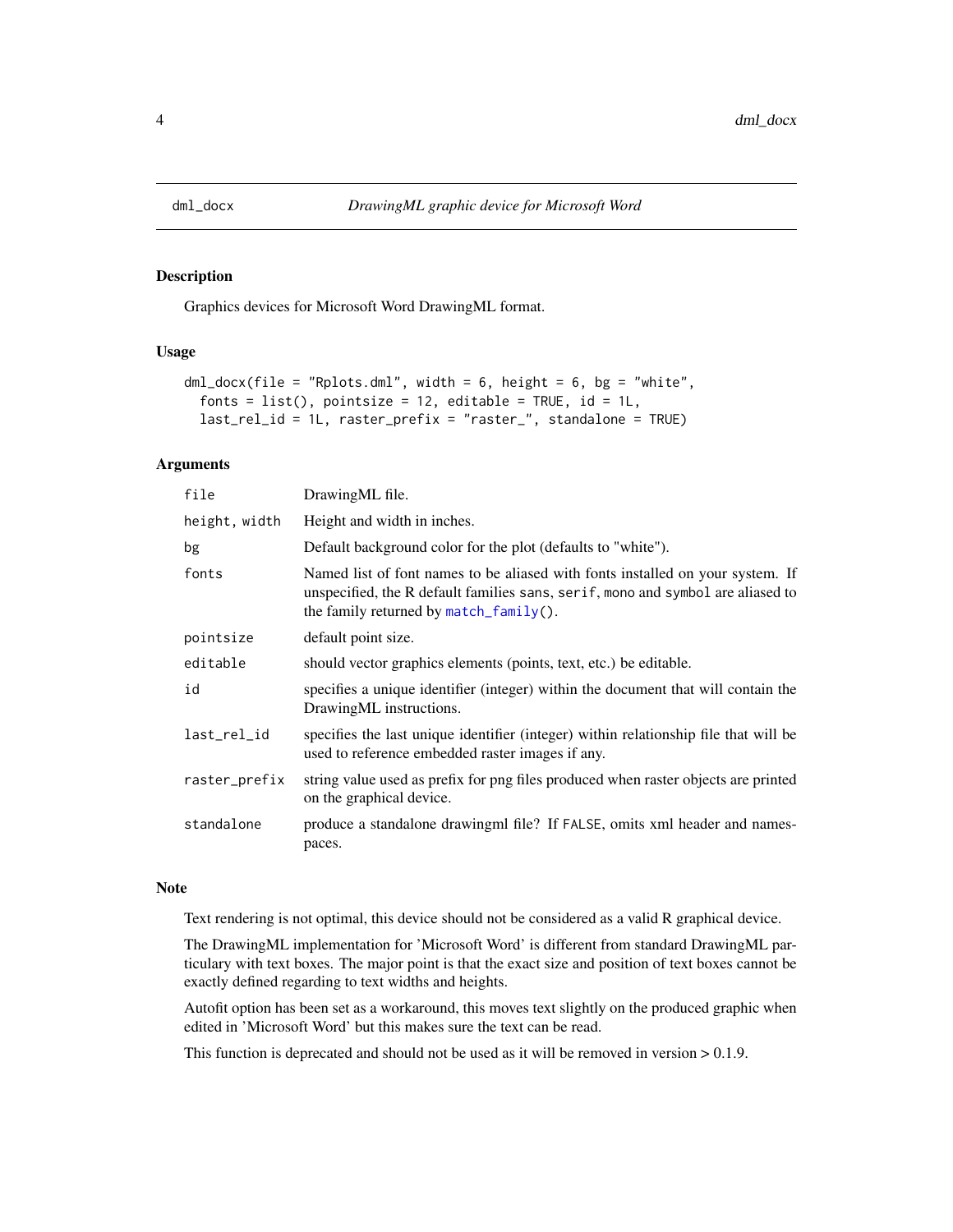#### <span id="page-4-0"></span>dml\_pptx 5

#### See Also

[Devices](#page-0-0)

#### Examples

```
dml_docx( file = tempfile() )
plot(1:11,(-5:5)^2, type='b', main="Simple Example")
dev.off()
```
<span id="page-4-1"></span>dml\_pptx *DrawingML graphic device for Microsoft PowerPoint*

#### Description

Graphics devices for Microsoft PowerPoint DrawingML format.

#### Usage

```
dml_pptx(file = "Rplots.dml", width = 6, height = 6, offx = 1,
 offy = 1, bg = "white", fonts = list(), pointsize = 12,
 editable = TRUE, id = 1L, last_rel_id = 1L,
 raster_prefix = "raster_", standalone = TRUE)
```
#### Arguments

| file          | the file where output will appear.                                                                                                                                                                                                                                                                                                                                                                                                                           |
|---------------|--------------------------------------------------------------------------------------------------------------------------------------------------------------------------------------------------------------------------------------------------------------------------------------------------------------------------------------------------------------------------------------------------------------------------------------------------------------|
| height, width | Height and width in inches.                                                                                                                                                                                                                                                                                                                                                                                                                                  |
| offx, offy    | top and left origin of the plot                                                                                                                                                                                                                                                                                                                                                                                                                              |
| bg            | Default background color for the plot (defaults to "white").                                                                                                                                                                                                                                                                                                                                                                                                 |
| fonts         | Named list of font names to be aliased with fonts installed on your system. If<br>unspecified, the R default families sans, serif, mono and symbol are aliased to<br>the family returned by match_family().<br>When you use specific fonts, you will need that font installed on your system.<br>This can be check with package gdtools and function gdtools::font_family_exists().<br>An example: list(sans = "Roboto", serif = "Times", mono = "Courier"). |
| pointsize     | default point size.                                                                                                                                                                                                                                                                                                                                                                                                                                          |
| editable      | should vector graphics elements (points, text, etc.) be editable.                                                                                                                                                                                                                                                                                                                                                                                            |
| id            | specifies a unique identifier (integer) within the slide that will contain the Draw-<br>ingML instructions.                                                                                                                                                                                                                                                                                                                                                  |
| last_rel_id   | specifies the last unique identifier (integer) within relationship file that will be<br>used to reference embedded raster images if any.                                                                                                                                                                                                                                                                                                                     |
| raster_prefix | string value used as prefix for png files produced when raster objects are printed<br>on the graphical device.                                                                                                                                                                                                                                                                                                                                               |
| standalone    | produce a standalone drawing m file? If FALSE, omits xml header and names-<br>paces.                                                                                                                                                                                                                                                                                                                                                                         |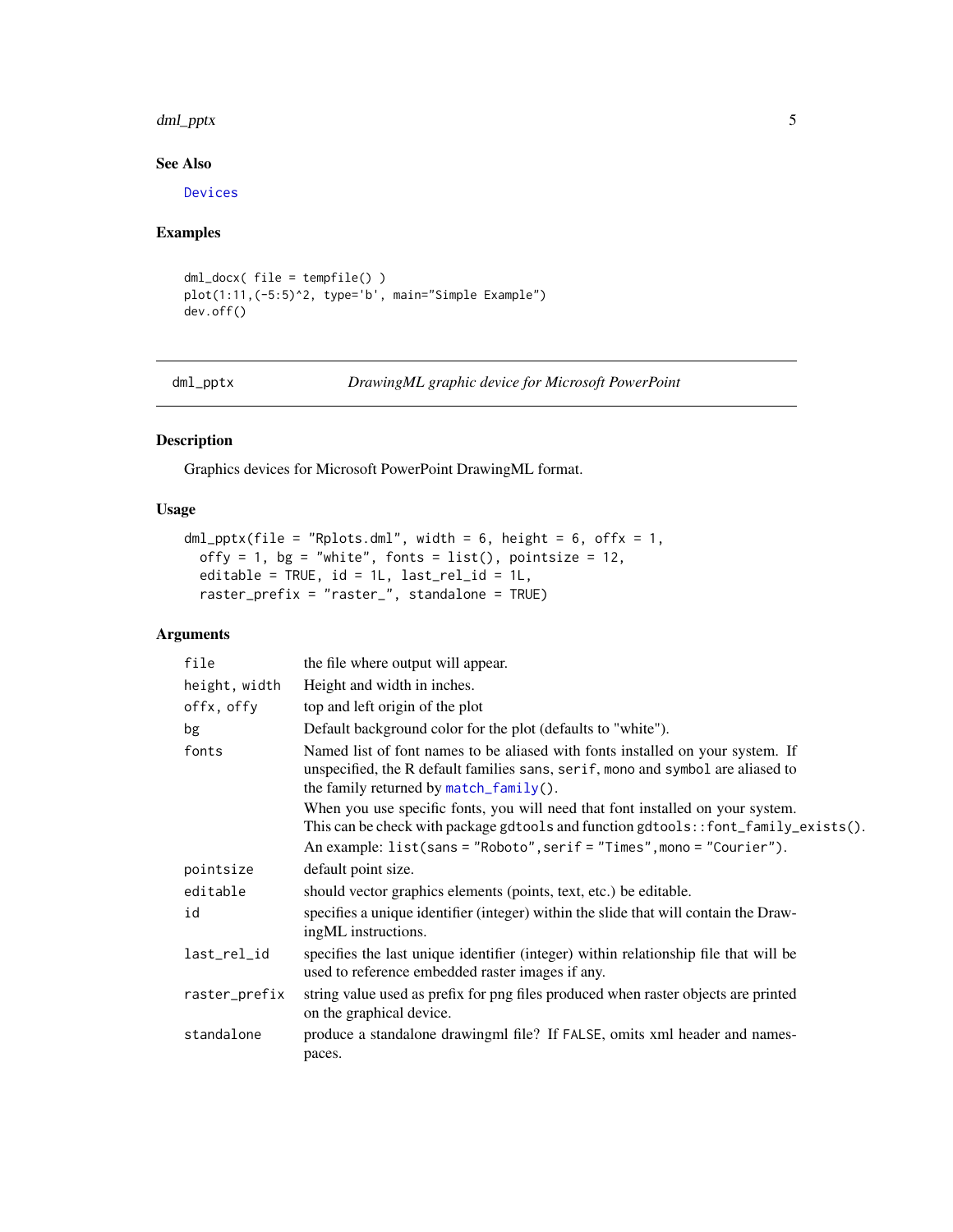#### See Also

[Devices](#page-0-0)

### Examples

```
dml_pptx( file = tempfile() )
plot(1:11,(-5:5)^2, type='b', main="Simple Example")
dev.off()
```
<span id="page-5-1"></span>

#### dml\_xlsx *DrawingML graphic device for Microsoft Excel*

#### Description

Graphics devices for Microsoft Excel DrawingML format.

#### Usage

```
dmL_xlsx(file = "Rplots.dml", width = 6, height = 6, offx = 1,offy = 1, bg = "white", fonts = list(), pointsize = 12,
 editable = TRUE, id = 1L, last_rel_id = 1L,
 raster_prefix = "raster_", standalone = TRUE)
```
#### Arguments

| file          | the file where output will appear.                                                                                                                                                                          |
|---------------|-------------------------------------------------------------------------------------------------------------------------------------------------------------------------------------------------------------|
| height, width | Height and width in inches.                                                                                                                                                                                 |
| offx, offy    | top and left origin of the plot                                                                                                                                                                             |
| bg            | Default background color for the plot (defaults to "white").                                                                                                                                                |
| fonts         | Named list of font names to be aliased with fonts installed on your system. If<br>unspecified, the R default families sans, serif, mono and symbol are aliased to<br>the family returned by match_family(). |
| pointsize     | default point size.                                                                                                                                                                                         |
| editable      | should vector graphics elements (points, text, etc.) be editable.                                                                                                                                           |
| id            | specifies a unique identifier (integer) within the slide that will contain the Draw-<br>ingML instructions.                                                                                                 |
| last_rel_id   | specifies the last unique identifier (integer) within relationship file that will be<br>used to reference embedded raster images if any.                                                                    |
| raster_prefix | string value used as prefix for png files produced when raster objects are printed<br>on the graphical device.                                                                                              |
| standalone    | produce a standalone drawingml file? If FALSE, omits xml header and names-<br>paces.                                                                                                                        |

<span id="page-5-0"></span>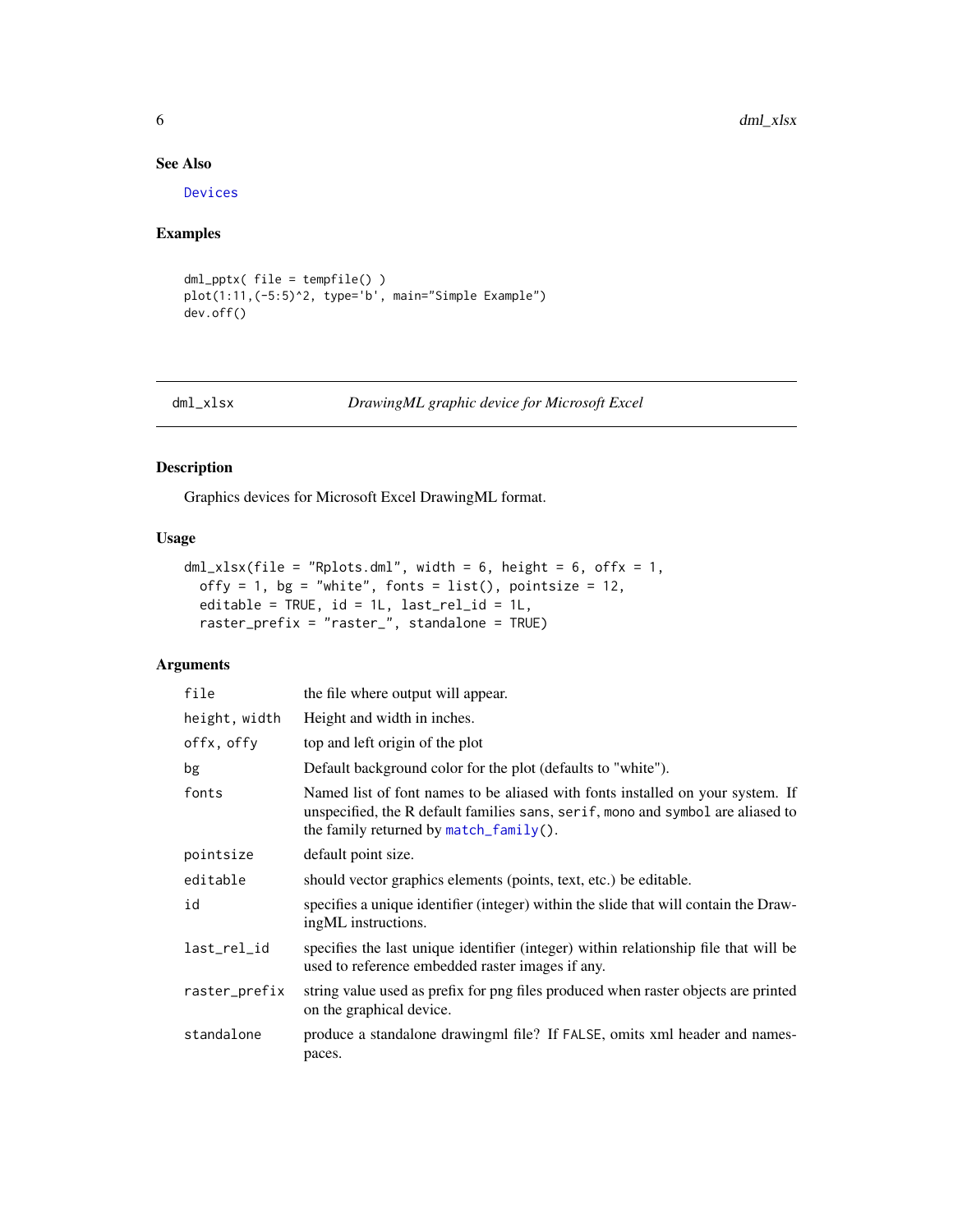#### <span id="page-6-0"></span>ph\_with.dml 7

#### See Also

[Devices](#page-0-0)

#### Examples

```
dml_xlsx( file = tempfile() )
plot(1:11,(-5:5)^2, type='b', main="Simple Example")
dev.off()
```
<span id="page-6-1"></span>ph\_with.dml *add a plot output as vector graphics into a PowerPoint object*

#### Description

produces a vector graphics output from R plot instructions stored in a [dml](#page-2-1) object and add the result in an rpptx object produced by [read\\_pptx](#page-0-0).

#### Usage

## S3 method for class 'dml' ph\_with(x, value, location, ...)

#### Arguments

| X        | a pptx device                     |
|----------|-----------------------------------|
| value    | dm <sub>1</sub> object            |
| location | a location for a placeholder.     |
|          | Arguments to be passed to methods |

#### Examples

anyplot =  $dml(code = barplot(1:5, col = 2:6), bg = "wheat")$ 

```
library(officer)
doc <- read_pptx()
doc <- add_slide(doc, "Title and Content", "Office Theme")
doc <- ph_with(doc, anyplot, location = ph_location_fullsize())
fileout <- tempfile(fileext = ".pptx")
print(doc, target = fileout)
```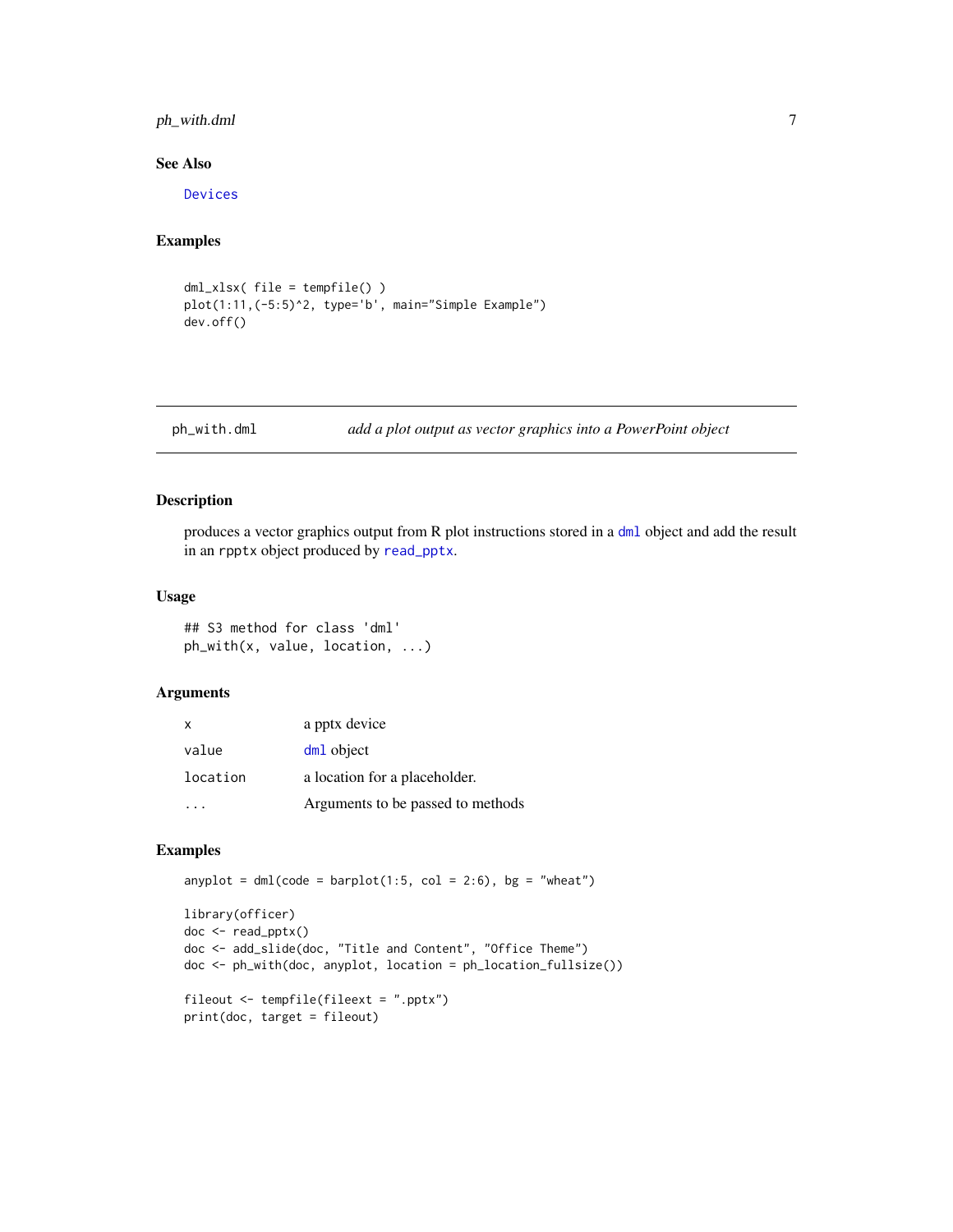#### Description

produces a vector graphics output from R plot instructions and add the result in a PowerPoint document object produced by [read\\_pptx](#page-0-0).

These functions will be deprecated and function  $ph\_with$ .dml should be used instead.

#### Usage

```
ph\_with\_vg(x, code, ggobj = NULL, type = "body", index = 1, ...)ph_with_vg_at(x, code, ggobj = NULL, left, top, width, height, ...)
```
#### Arguments

| $\mathsf{x}$  | an rpptx object produced by officer:: read_pptx                                                                                                        |
|---------------|--------------------------------------------------------------------------------------------------------------------------------------------------------|
| code          | plot instructions                                                                                                                                      |
| ggobj         | ggplot objet to print. argument code will be ignored if this argument is supplied.                                                                     |
| type          | placeholder type                                                                                                                                       |
| index         | placeholder index (integer). This is to be used when a placeholder type is not<br>unique in the current slide, e.g. two placeholders with type 'body'. |
| $\cdots$      | arguments passed on to dml_pptx.                                                                                                                       |
| left, top     | left and top origin of the plot on the slide in inches.                                                                                                |
| height, width | Height and width in inches.                                                                                                                            |

```
xl_add_vg add a plot output as vector graphics into an Excel object
```
#### Description

produces a vector graphics output from R plot instructions and add the result in an Excel sheet. by [read\\_xlsx](#page-0-0).

#### Usage

```
xl_add_vg(x, sheet, code, left, top, width, height, ...)
```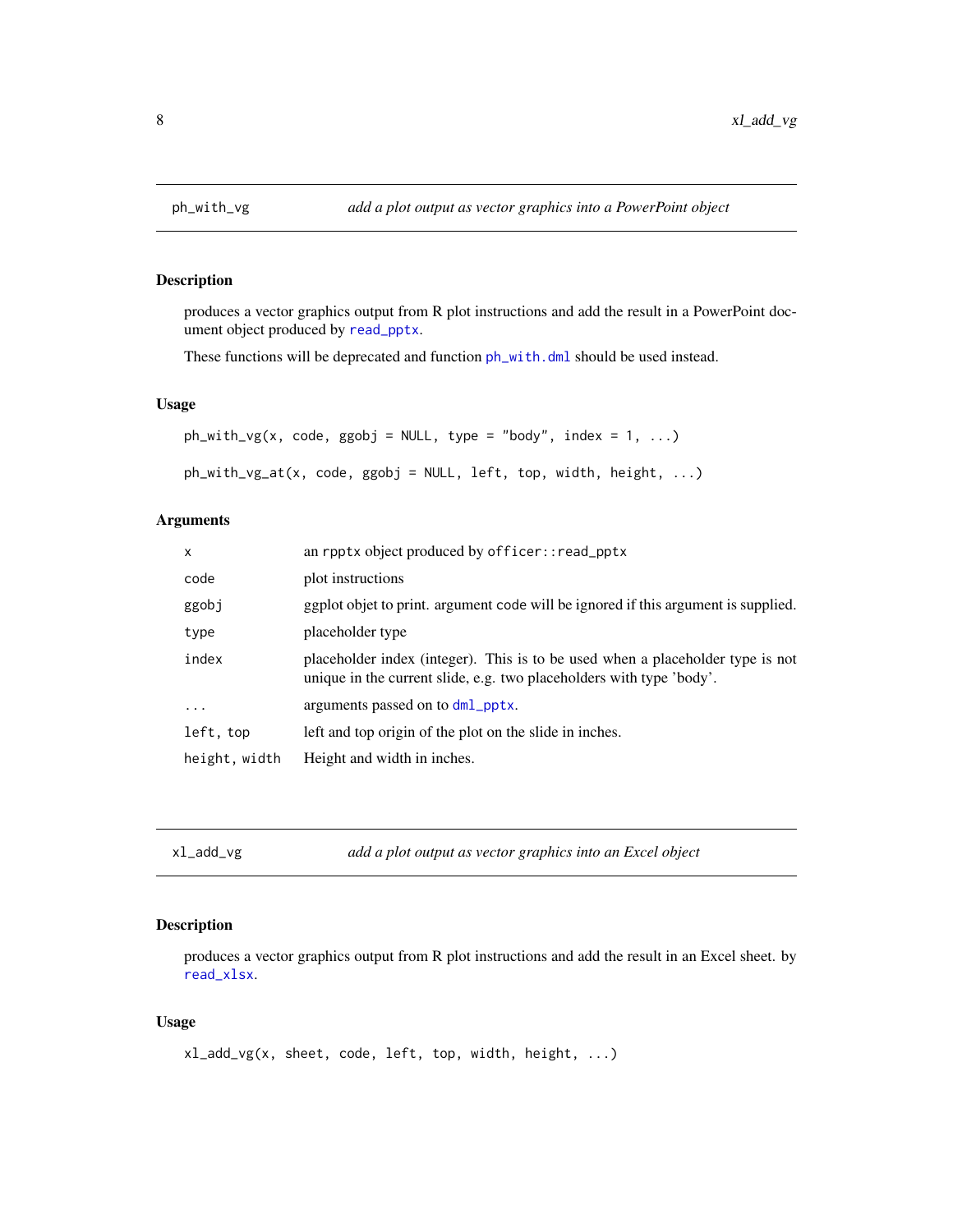### <span id="page-8-0"></span>xl\_add\_vg 9

#### Arguments

| x             | an rxlsx object produced by officer::read_xlsx          |
|---------------|---------------------------------------------------------|
| sheet         | sheet label/name                                        |
| code          | plot instructions                                       |
| left, top     | left and top origin of the plot on the slide in inches. |
| height, width | Height and width in inches.                             |
|               | arguments passed on to dml_xlsx.                        |

### Examples

```
library(officer)
my_ws <- read_xlsx()
my_ws <- xl_add_vg(my_ws, sheet = "Feuil1",
code = barplot(1:5, col = 2:6), width = 6, height = 6, left = 1, top = 2)print(my_ws, target = "vg.xlsx")
```